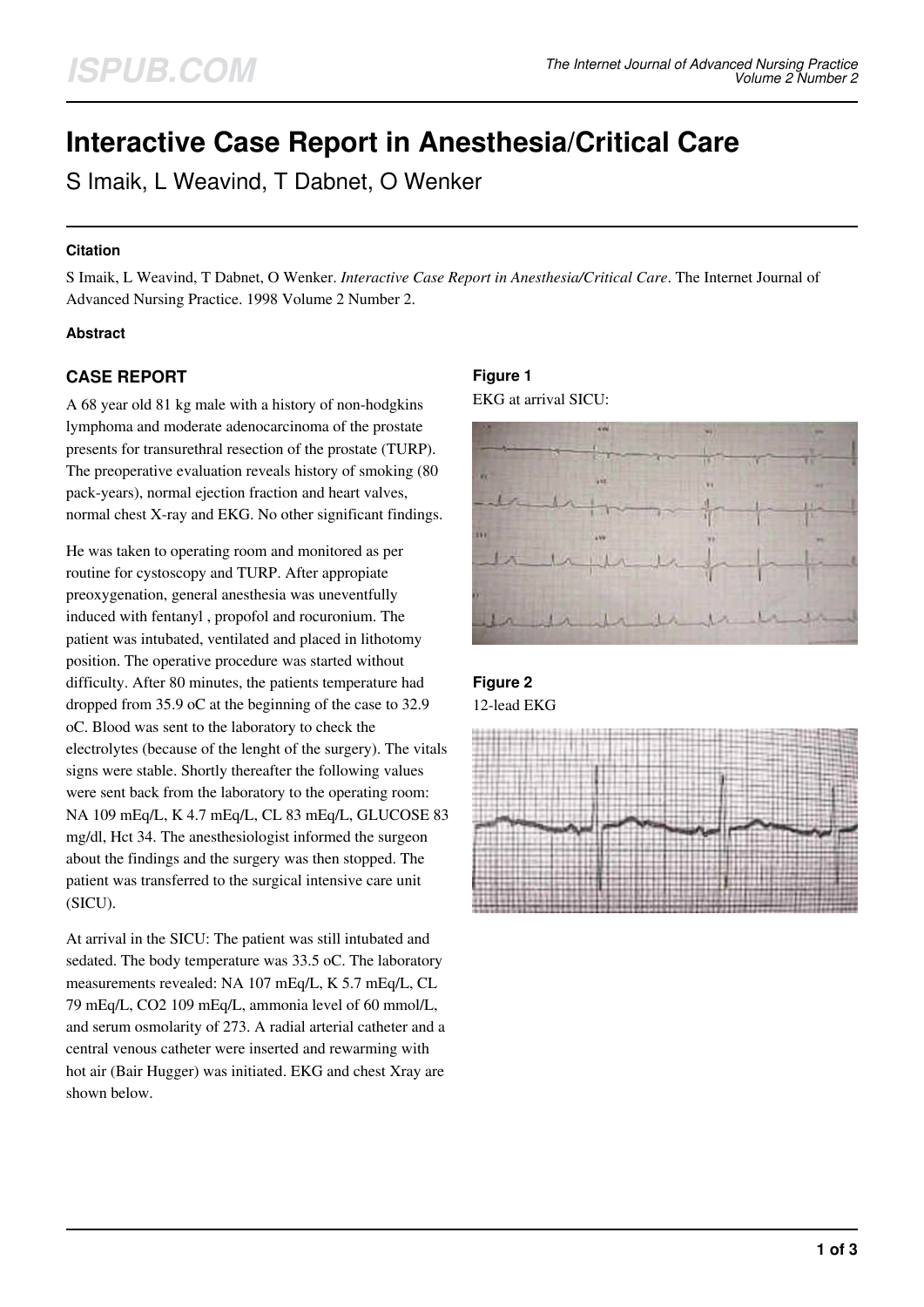## **Figure 3**

Monitor strip EKG



**Figure 4** Chest X-ray at arrival SICU:



Chest X-ray after 24 hours in SICU:

Questions

**References**